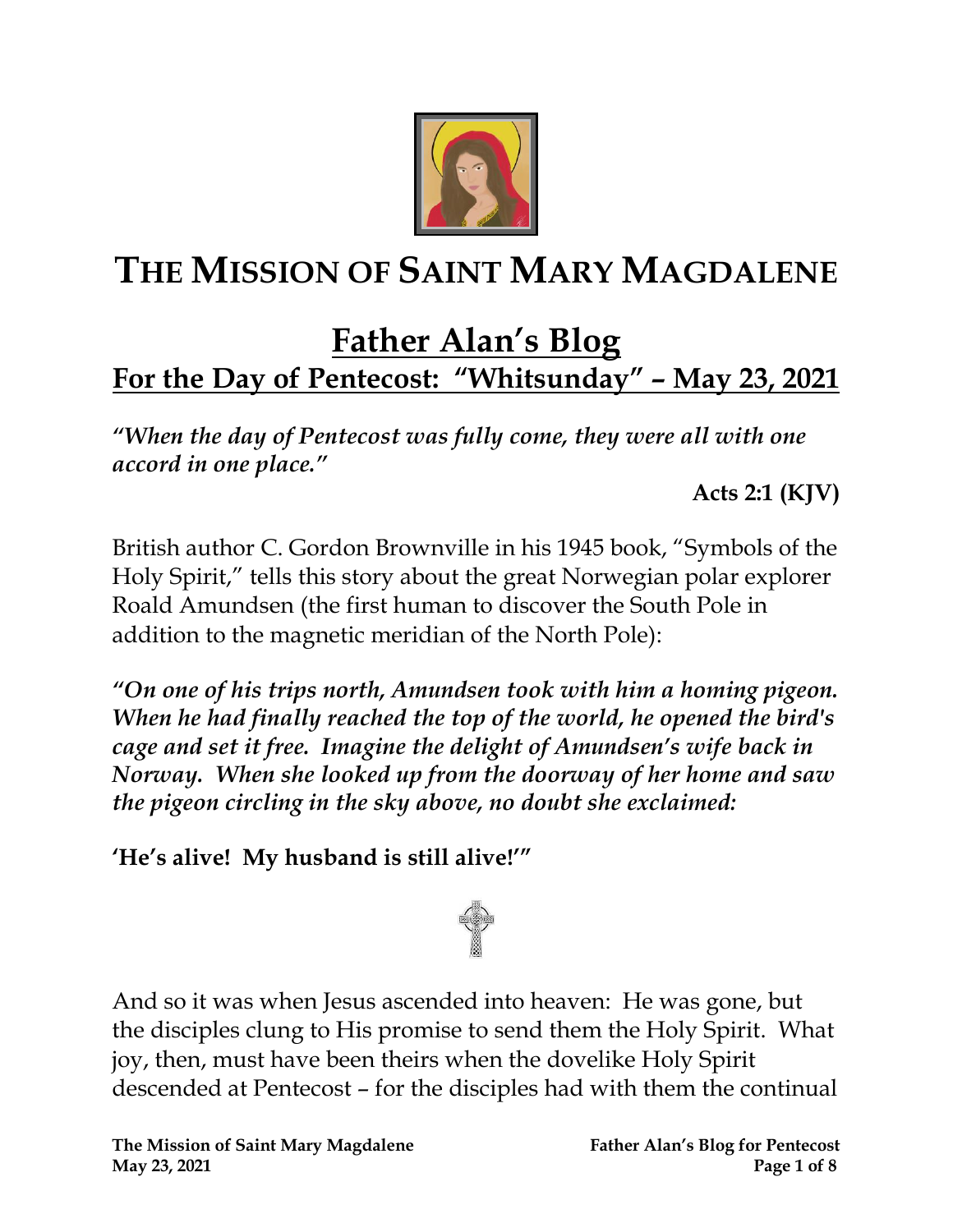and the eternal reminder that Jesus was indeed alive, and victorious, and reigning at the right hand of the Father! And this, might I add, continues to be the Holy Spirit's message today – a message, by the way, that needs to be delivered to a desperate and hurting world:

## **Jesus is still alive, and still victorious, and still reigning at the right hand of the Father!**



Pentecost, like the Ascension ten days ago, is not as well-known or as popular as the festivals of Christmas and Easter, even though it commemorates a watershed event in Christian history. Because, in many ways, Pentecost is "The Birthday of the Church." In short, for Christians, Pentecost is when we celebrate the coming of the Holy Spirit on the early followers of Jesus Christ. And did you know that Pentecost ranks after Easter as the second greatest festival in the Church? **The second!** Hence, Pentecost is the secondary date for baptisms, with a baptismal ceremony closely resembling that of the Paschal (or Easter) Vigil Service on Holy Saturday, recalling the first "new members class" that joined the Church after St. Peter's Pentecost sermon (as testified in Acts 2:41).

In fact, centuries ago in Britain, those joining the church (that is, the soon-to-be baptized) wore white baptismal robes on this particular Sunday. Thus, Pentecost also came to be called "White Sunday" or "Whitsunday." Moreover, the term "Whitsunday" also derives from the "wisdom" that Jesus' disciples received as a gift of His Holy Spirit.

Anyhow, on that first Christian Pentecost morning, the disciples were waiting in the Upper Room in Jerusalem, according to their Master Jesus' firm instructions for them to wait there patiently for the coming gift of His Holy Spirit, as recorded by St. Luke in 24:49 of his Gospel: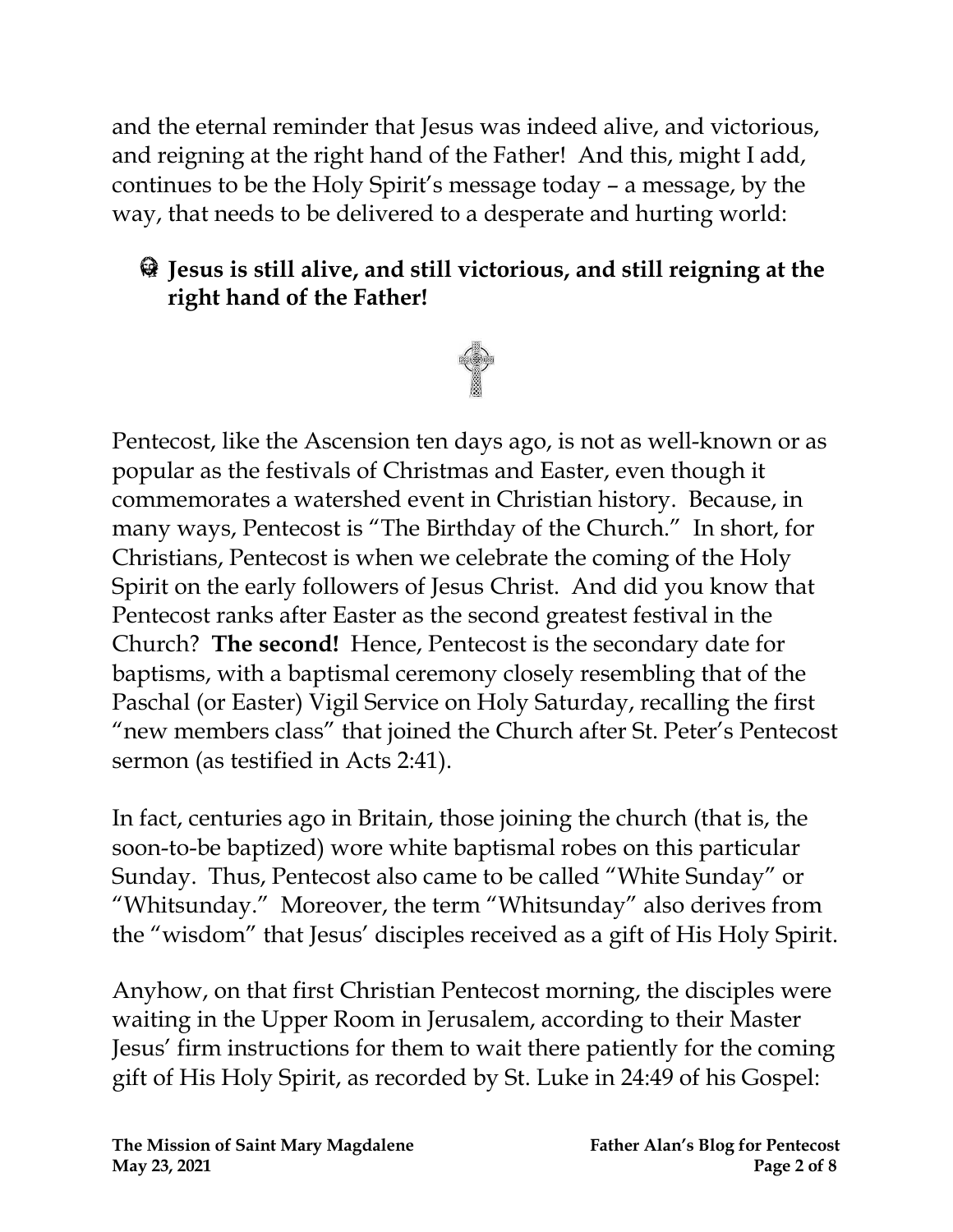*"I am going to send you what my Father has promised; but stay in the city until you have been clothed with power from on high."*

Subsequently, as we heard from today's Lesson (Acts 2:2-4):

*"Suddenly a sound like the blowing of a violent wind came from heaven and filled the whole house where they were sitting. They saw what seemed to be tongues of fire that separated and came to rest on each of them. All of them were filled with the Holy Spirit and began to speak in other tongues as the Spirit enabled them."*

Make no mistake about it – with the anointing of the Holy Spirit on that first Christian Pentecost morning, Jesus' promise had been fulfilled. For in that glorious moment, every fear was dispelled, every doubt was removed, and Jesus was declared as the King of Heaven and the "Divine Son of God."

What's more, the languages spoken by the early Christians on that first Christian Pentecost morning were "comprehensible" – meaning that they were not other worldly or "divine" (that is, unintelligible to human ears, what "speaking in tongues" or "Glossolalia" normally entails) – and were heard by thousands of Jewish pilgrims who had come to Jerusalem from numerous far-flung foreign countries to celebrate "Shavuot" – or the Jewish "Feast of Weeks" – the second of the three "solemn feasts" (the other two being "Passover" and the "Feast of Tabernacles") that all able-bodied Jewish males were required to travel to Jerusalem to attend each year (according to [Exodus 23:14](https://biblia.com/bible/esv/Exod%2023.14%E2%80%9317)–17; [34:22](https://biblia.com/bible/esv/Exodus%2034.22%E2%80%9323)–23; [Deuteronomy 16:16\)](https://biblia.com/bible/esv/Deut%2016.16).

In any event, we are told in Acts 2:11-12 that the content of the miraculous messages the apostles were delivering – i**n languages completely foreign to them** – had to do with God's mighty works. (And many of the out-of-towners who heard these messages in their own languages were simply amazed, while others thought the Christians were just drunk.)

**The Mission of Saint Mary Magdalene Father Alan's Blog for Pentecost May 23, 2021** Page 3 of 8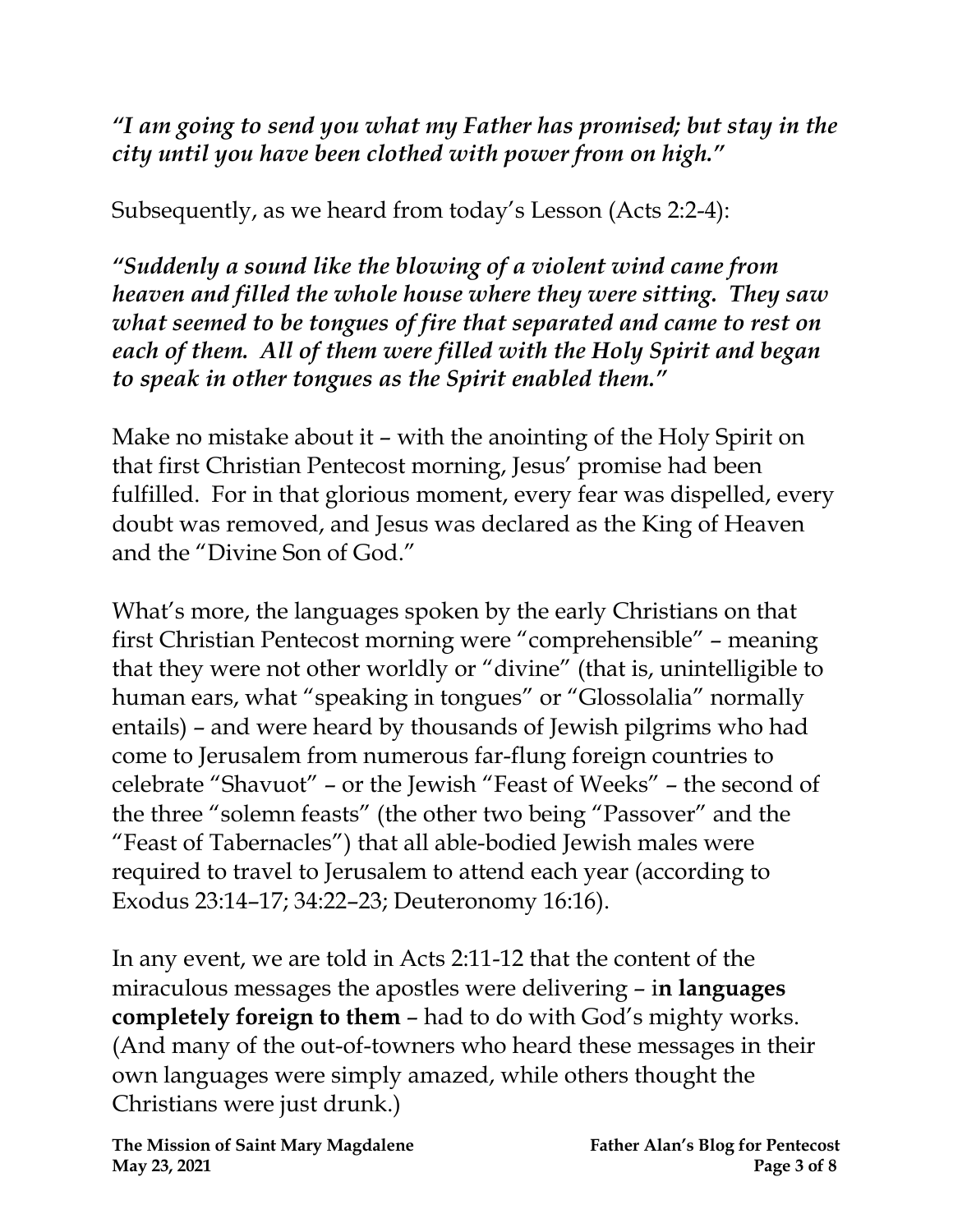At that point, St. Peter stood up and preached his first sermon, which I highly recommend reading (Acts 2:14-40). And in verses 16-21 of his impromptu address to the crowd gathered in Jerusalem, St. Peter interpreted the events of that morning in light of an Old Testament prophecy (Joel 2:28-32).

You see, through Joel, God promised to pour out His Spirit on all flesh, empowering diverse people to exercise Divine power, which Joel noted would be a definite sign of the coming "Day of the Lord." As a result, St. Peter informed the people that Joel's "Day of the Lord" (that is, the day when God, through His Holy Spirit, would empower diverse people to exercise Divine power) **had finally come**.



Now, power can be used in at least two ways:

 **it can be** *unleashed***; or it can be** *harnessed***.** 

For instance, the energy contained in 50 litres of gasoline in a jerry can could be released explosively by dropping a lighted match into the can. Or it could be channeled through the engine of a car in a controlled burn and used to transport a person 650 kilometres. To be sure, explosions are spectacular, but controlled burns have lasting effect – what we might call "staying power."

And God's Holy Spirit works both ways. At Pentecost, He exploded on the scene; His presence, as we read in Acts 2:3, was like "tongues of fire," and thousands were forever affected by one burst of God's mighty power. However, God also works through His Church (the Holy institution that He began on that first Christian Day of Pentecost) to tap into the Holy Spirit's power **for the long haul**.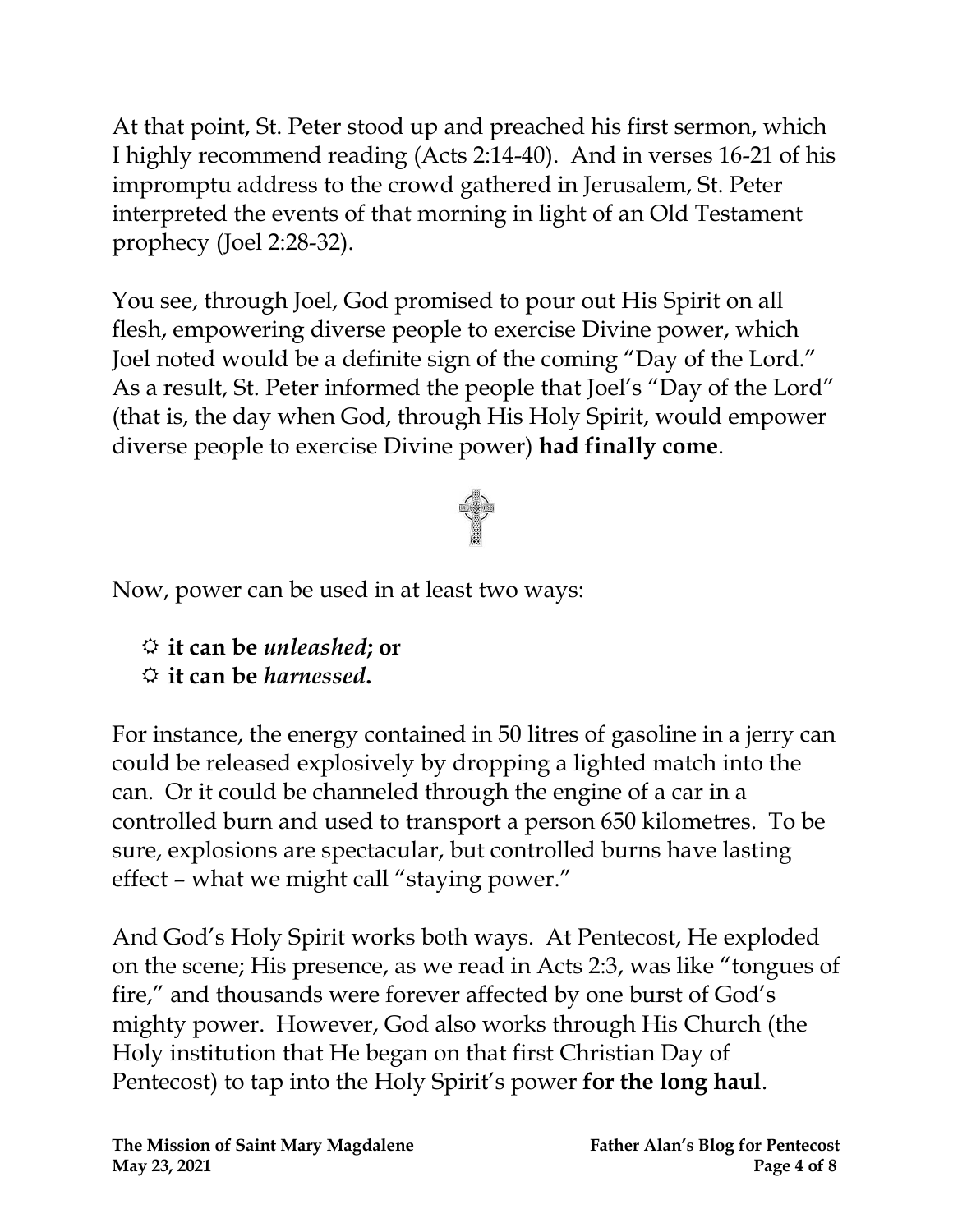

Therefore, St. Peter went on to explain (in verses 32-33), Jesus had indeed been raised from the dead and had poured out His Holy Spirit in direct fulfillment of God's promise through Joel. Finally, St. Peter declared (verse 36):

#### *"Therefore let all Israel be assured of this: God has made this Jesus, whom you crucified, both Lord and Messiah."*

When the crowd, now cut to the quick, asked what they should do, St. Peter urged them (in verses 37-39) to turn their lives entirely around and to be baptized in the Name of Jesus Christ.

Then, St. Peter affirmed, they would receive forgiveness for their sins and would likewise receive the gift of the Holy Spirit. (Acts 2:41 reports that about 3,000 people were added to the Church that day – not a bad response to St. Peter's first sermon!)

Truly, then, the disciples had been equipped with wisdom, beyond their natural ability, to fulfil our Lord Jesus' "Great Commission" – as attested by St. Matthew in 28:19a of his Gospel – to:

#### *"Go into the world and make disciples of all nations."*

This gift of wisdom is one that we should also earnestly desire, for as St. Paul States (Romans 8:14):

#### *"For as many as are led by the Spirit of God, they are the sons of God."*

We should also seek other gifts of the Spirit of which, as stated by St. Paul in 1 Corinthians 12:8b-10, there are many, such as: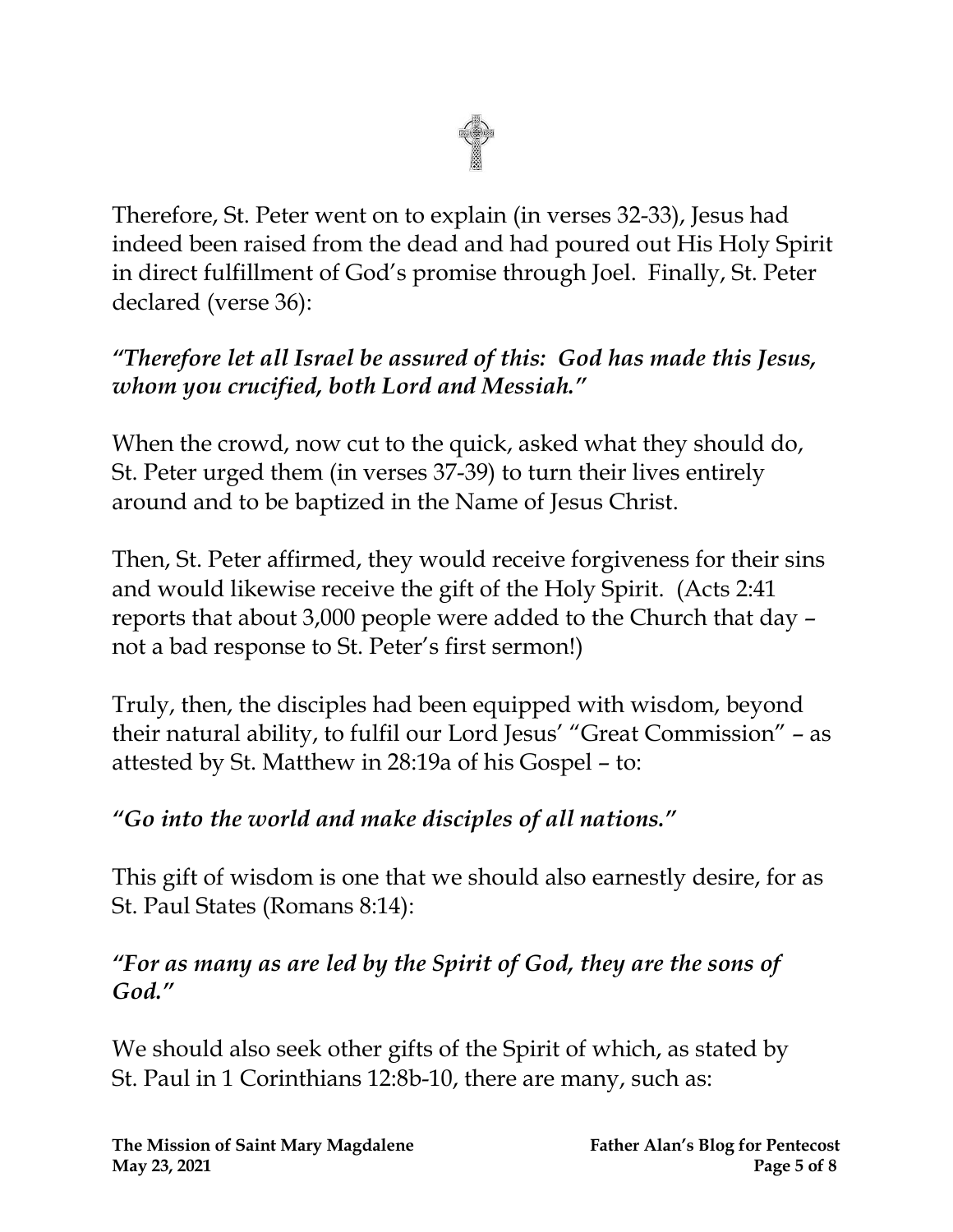```
 "knowledge…
 faith…
 healing…
 miraculous powers…
 prophecy…
 discernment…
 speaking in tongues…and…
```
*interpretation of tongues."*

Spiritual gifts are to be used for the edification (or the building up and the strengthening) of the Body of Christ, His Church. Also, proper use of the gifts of the Spirit, St. Paul assures us (Galatians 5:22b-23a), results in the "Fruits of the Spirit" which are:

*"love,*   $\circledcirc$  *joy*, *peace, patience, kindness, goodness, faithfulness, gentleness, and self-control."*

Provided that we – like the disciples 2,000 years ago – are, as St. Luke reports (Acts 2:1b):

*"…all with one accord in one place."*

Meaning that through daily:

```
worship, and
prayer, and
reading of Holy Scripture, and
fellowship, and
service,
```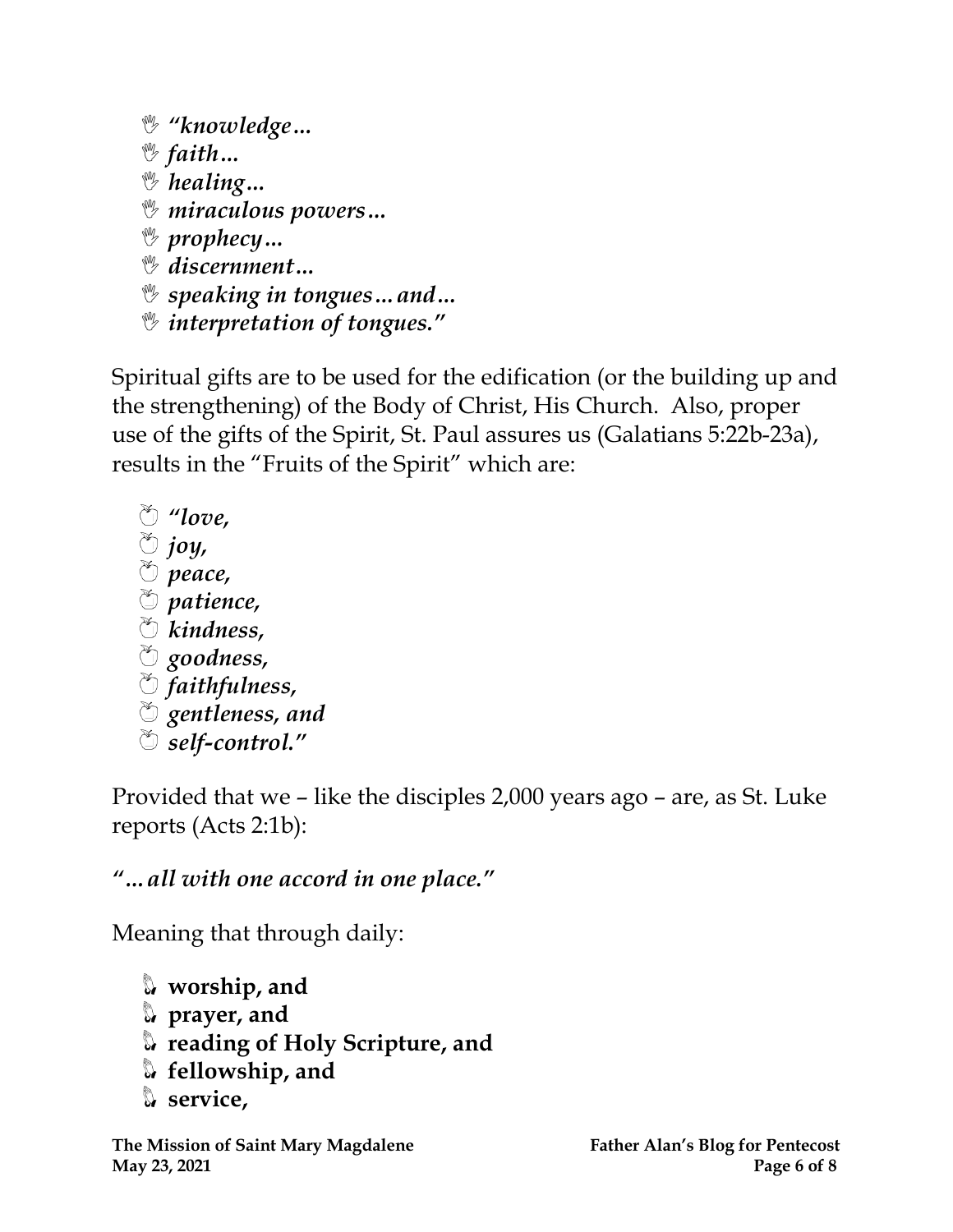Christians are provided with "Divine staying power," because God, through the agency of His Holy Spirit, also works through His "One, Holy, Catholic, and Apostolic Church" – the same eternal institution that He began on that first Christian Day of Pentecost to tap into His Holy Spirit's power for the long haul.

Then, **and only then**, will real (and lasting) spiritual fruit:

- **love;**
- **joy;**
- **peace;**
- **patience;**
- **kindness;**
- **goodness;**
- **faithfulness;**
- **gentleness; and**
- **self-control**

abound – not only through our faithful congregation here at the Mission of Saint Mary Magdalene, but via other Christian groups worldwide. Because:

**the love we have for our Triune God; and for each other; and the wisdom to make it known,** 

These are the true gifts of Pentecost –

Empowering us to match our own deep, spiritual passions with the world's deep need for a Saviour –

A world that is **literally dying** to hear that:

## **Jesus is still alive, and still victorious, and still reigning at the right hand of the Father!**